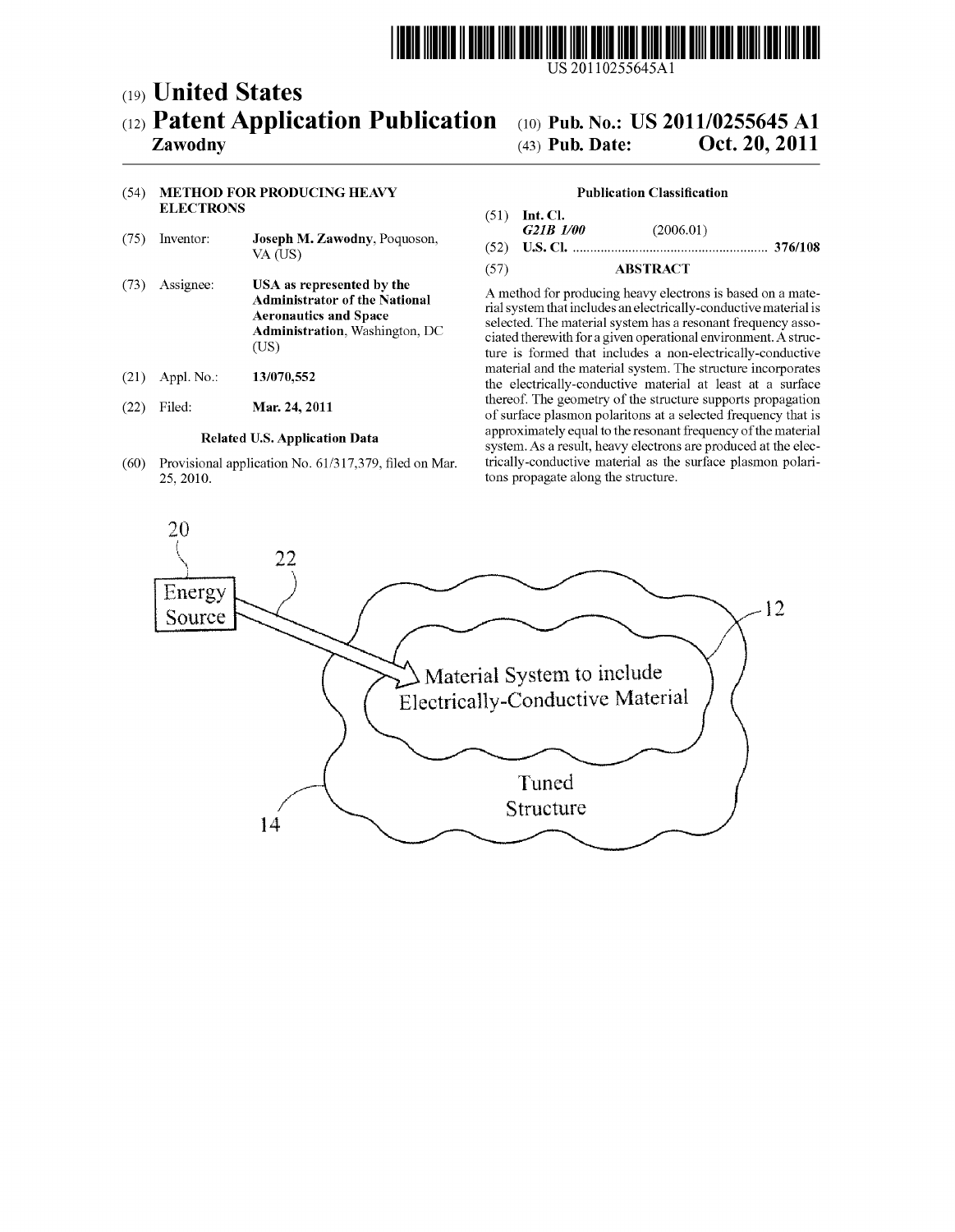

FIG. 3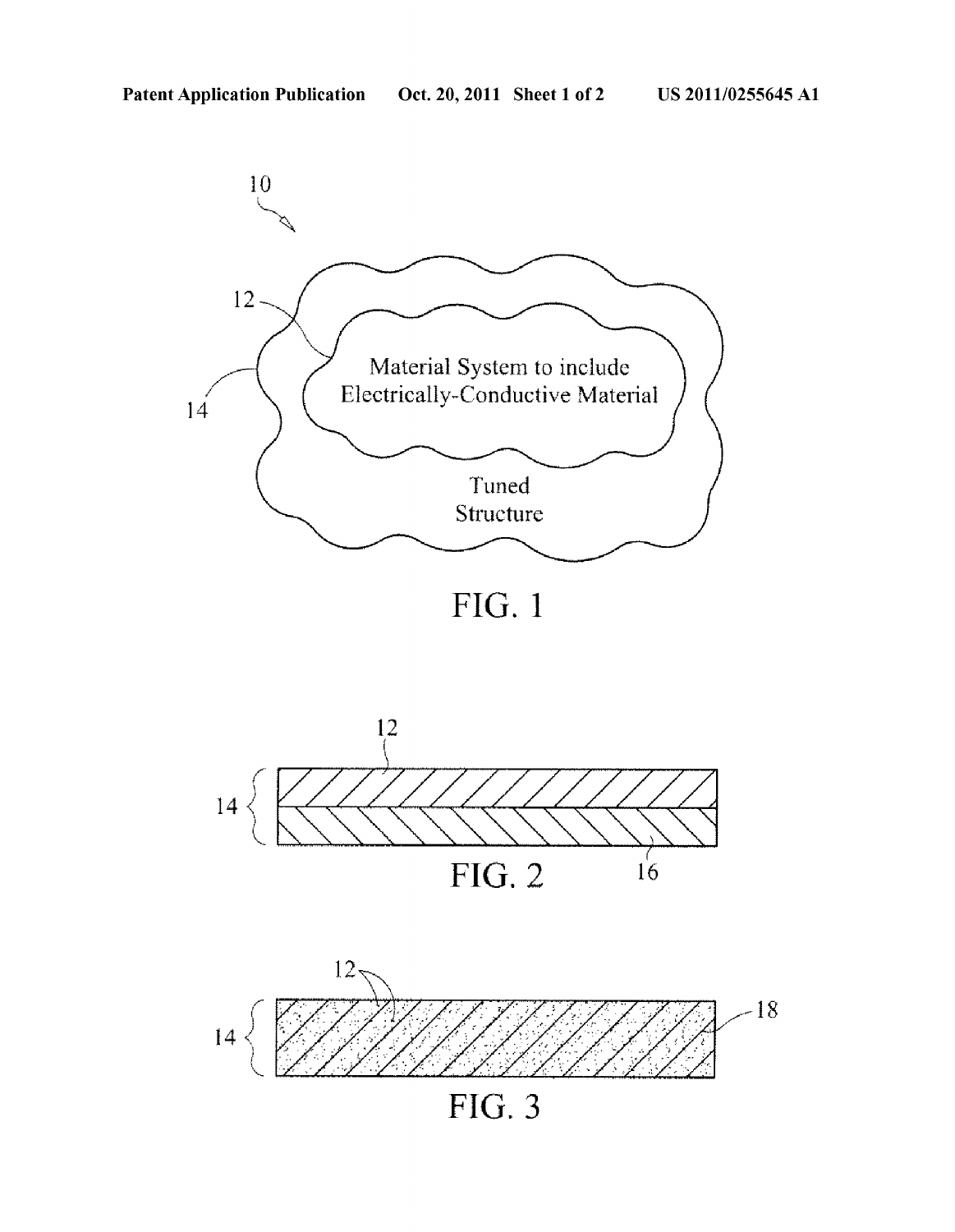

FIG. 4

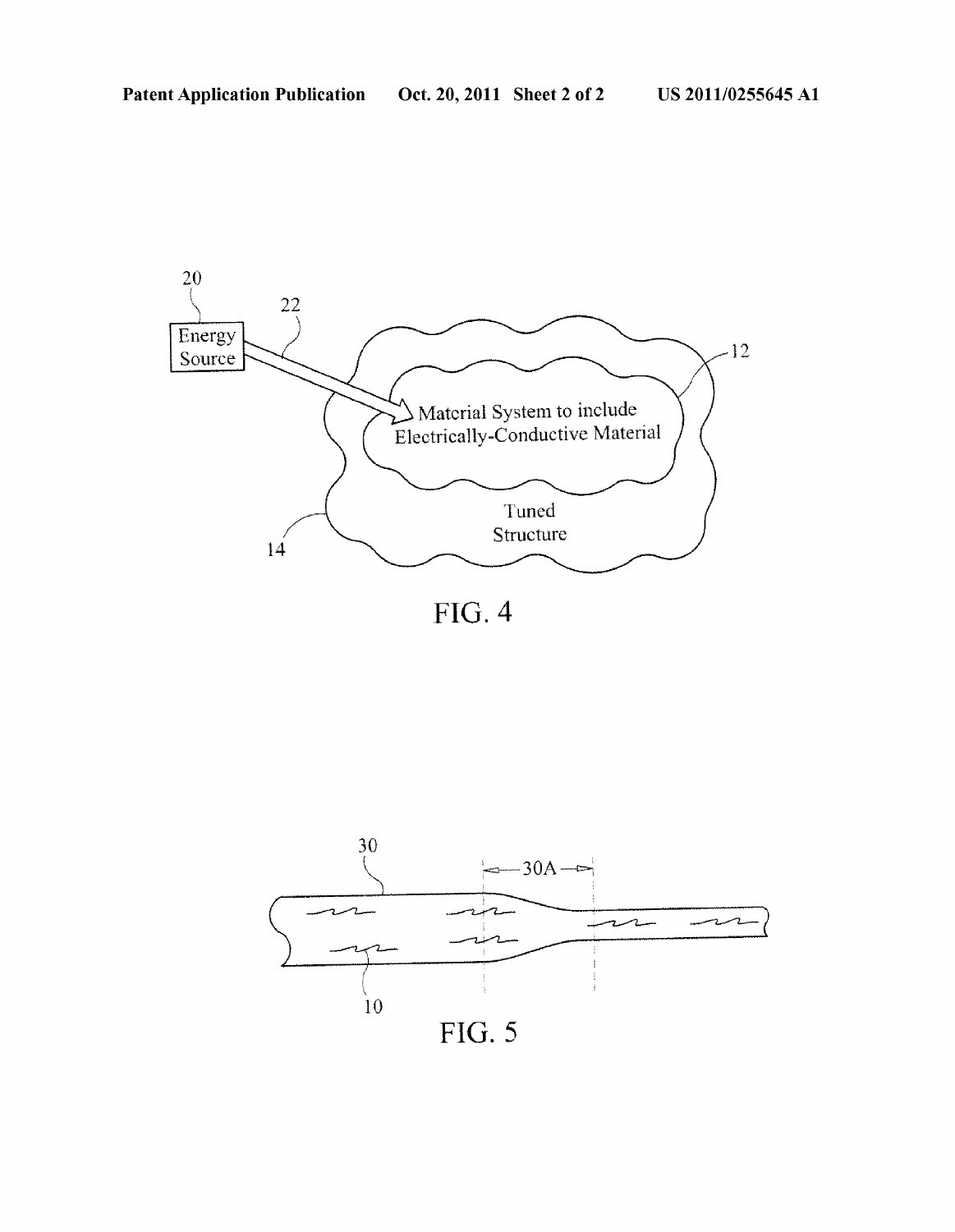#### **METHOD FOR PRODUCING HEAVY ELECTRONS**

### CROSS-REFERENCE TO RELATED PATENT APPLICATIONS

**[0001]** Pursuant to 35 U.S.C. §119, the benefit of priority from U.S. Provisional Patent Application Ser. No. 61/317, 379, with a tiling date of Mar. 25, 2010, is claimed for this non-provisional application, the contents of which are hereby incorporated by reference in their entirety.

#### STATEMENT REGARDING FEDERALLY SPONSORED RESEARCH OR DEVELOPMENT

**[0002]** The invention was made by an employee of the United States Government and may be manufactured and used by or for the Government of the United States of America for governmental purposes without the payment of any royalties thereon or therefor.

#### BACKGROUND OF THE INVENTION

#### **[0003]** 1. Field of the Invention

**[0004]** This invention relates to the production of heavy electrons. More specifically, the invention is a method of making a device, the device itself device, and a system using the device to produce heavy electrons via the sustained propagation of surface plasmon polaritons at a selected frequency. **[0005]** 2. Description of the Related Art

**[0006]** Heavy electrons exhibit properties such as unconventional superconductivity, weak antiferromagnetism, and pseudo metamagnetism. More recently, the energy associated with "low energy nuclear reactions" (LENR) has been linked to the production of heavy electrons. Briefly, this theory put forth by Widom and Larsen states that the initiation of LENR activity is due to the coupling of "surface plasmon polaritons" (SPPs) to a proton or deuteron resonance in the lattice of a metal hydride. The theory goes on to describe the production of heavy electron that undergo electron capture by a proton. This activity produces a neutron that is subsequently captured by a nearby atom transmuting it into a new element and releasing positive net energy in the process. See A. Windom et al. "Ultra Low Momentum Neutron Catalyzed Nuclear Reactions on Metallic Hydride Surface," European Physical Journal C-Particles and Fields, 46, pp. 107-112, 2006, and U.S. Pat. No. 7,893,414 issued to Larsen et al. Unfortunately, such heavy electron production has only occurred in small random regions or patches of sample materials/devices. In terms of energy generation or gamma ray shielding, this limits the predictability and effectiveness of the device. Further, random-patch heavy electron production limits the amount of positive net energy that is produced to limit the efficiency of the device in an energy generation application.

#### SUMMARY OF THE INVENTION

**[0007]** Accordingly, it is an object of the present invention to provide a method of making a device that produces heavy electrons. A method of producing heavy electrons is also disclosed. The steps may include selecting a material system that includes an electrically-conductive material. The material system may have a resonant frequency associated therewith for a given operational environment. The step may further include forming a structure having a surface. The structure may comprise a non-electrically-conductive material and the material system. The structure may incorporate the electrically-conductive material at least at the surface of the structure. Geometry of the structure supports propagation of surface plasmon polaritons at a selected frequency that is approximately equal to the resonant frequency of the material system. The step may further include producing heavy electrons at the electrically-conductive material as the surface plasmon polaritons propagate along the structure. The steps may also include applying energy to a portion of the structure to induce propagation of the surface plasmon polaritons at the portion. The material system may comprise a metal hydride. The electrically-conductive material may be in a form selected from the group consisting of particles and whiskers. The structure may include a solid matrix material with the electrically-conductive material mixed therein. The structure may exist in a state selected from the group consisting of a gas, a liquid, and a plasma. The electrically-conductive material may be mixed in the structure. The structure may comprise a two-dimensional structure or a three-dimensional structure. The geometry may also comprise a fractal geometry. The step of applying further may further comprise the step of impinging the structure with a form of energy selected from the group consisting of electric energy, thermal energy, photonic energy, energy associated with an ion beam, and energy associated with a flow of gas. The step of applying may further comprise the step of altering the geometry of the structure at the portion thereof

**[0008]** Another object of the present invention is to provide a method of making a device that produces heavy electrons. The method may comprise selecting a metal hydride having a resonant frequency associated therewith for a given operational environment. The method may also comprise forming a structure that includes a non-electrically-conductive material and the metal hydride. The structure may incorporate the metal hydride at least at a surface of the structure. The geometry of the structure may supports propagation of surface plasmon polaritons at a selected frequency that is approximately equal to the resonant frequency of the metal hydride. The method may also include applying energy to a portion of the structure to induce propagation of the surface plasmon polaritons at the portion. The heavy electrons may be produced at the metal hydride as the surface plasmon polaritons propagate along the structure. The metal hydride may comprise particles or whiskers. The structure can include a solid matrix material with the metal hydride mixed therein. The geometry may also comprise fractal geometry. The structure may exist in a state selected from the group consisting of a gas, a liquid. and a plasma. The metal hydride may be mixed in the structure. The structure may comprise a two-dimensional structure or a three-dimensional structure. The method of applying may also include the step of impinging the structure with a form of energy selected from the group consisting of electric energy, thermal energy, photonic energy, energy associated with an ion beam, and energy associated with a flow of gas. The step of applying may also comprise the step of altering the geometry of the structure at the portion thereof.

**[0009]** Yet another object of the present invention is a method for selective enhancement of surface plasmon polaritons to initiate and sustain low energy number reaction in metal or metal hydride systems. The method includes providing a material system comprising an electrically-conductive material. The material system may have a resonant frequency associated therewith for a given operational environment. The method also includes forming a structure having a surface. The structure may comprise a non-electrically-conductive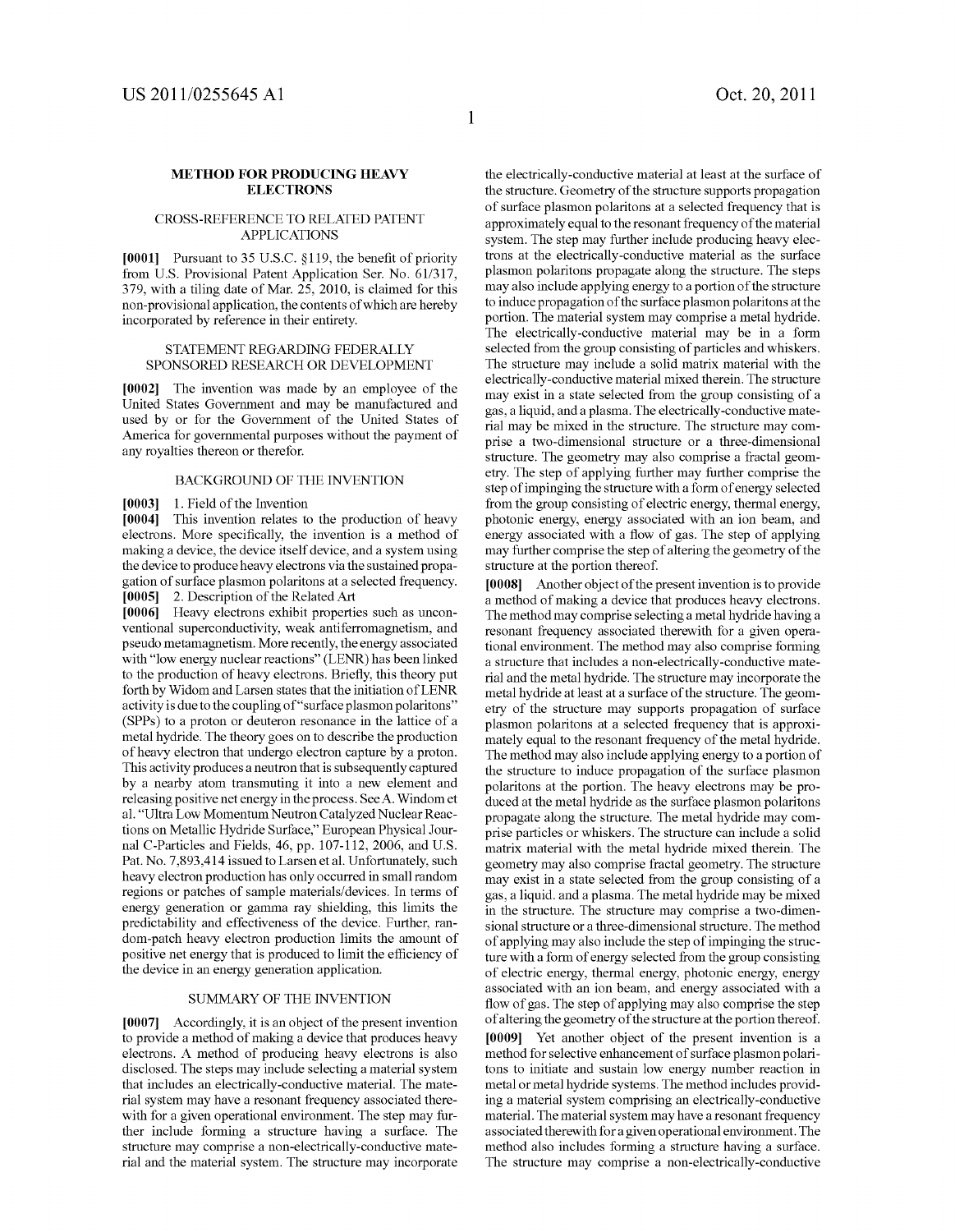material and the material system. The structure may incorporate the electrically-conductive material at least at the surface of the structure. The geometry of the structure can support propagation of surface plasmon polaritons at a selected frequency that is approximately equal to the resonant frequency of the material system. The method can further include producing heavy electrons at the electrically-conductive material as the surface plasmon polaritons propagate along the structure. The electrically-conductive material can comprise particles or whiskers, and the electrically-conductive material may be chosen from the group consisting of metal or metal hydride.

**[0010]** Another object of the present invention is to provide a device that produces heavy electrons. The device may comprise a non-electrically-conductive material, and a material system that includes an electrically-conductive material. The material system may have a resonant frequency associated therewith for a given operational environment. The device may also comprise a structure that includes the non-electrically-conductive material and the material system. The structure may incorporate the electrically-conductive material at least at a surface of the structure. The geometry of the structure may support propagation of surface plasmon polaritons at a selected frequency that is approximately equal to the resonant frequency of the material system. The heavy electrons may be produced at the electrically-conductive material as the surface plasmon polaritons propagate along the structure.

**[0011]** Still another object of the present invention is to provide a system that produces heavy electrons. The system may comprise a non-electrically-conductive material and a material system that includes an electrically-conductive material. The material system can have a resonant frequency associated therewith for a given operational environment. The system can also comprise a structure that includes the nonelectrically-conductive material and the material system. The structure can incorporate the electrically-conductive material at least at a surface of the structure. The geometry of the structure can support propagation of surface plasmon polaritons at a selected frequency that is approximately equal to the resonant frequency of the material system. The system may also comprise a source for applying energy to a portion of the structure to induce propagation of the surface plasmon polaritons at the portion. The heavy electrons may be produced at the electrically-conductive material as the surface plasmon polaritons propagate along the structure. The source can impinge the structure with a form of energy selected from the group consisting of electric energy, thermal energy, photonic energy, energy associated with an ion beam, and energy associated with a flow of gas. The source can alter the geometry of the structure at the portion thereof

**[0012]** Yet another object of the present invention is to provide a device and system that produces heavy electrons all across and/or throughout a material structure.

**[0013]** In accordance with the present invention, a method of making a device that produces heavy electrons is provided as well as the device itself. A material system that includes an electrically-conductive material is selected. The material system has a resonant frequency associated therewith for a given operational environment. A structure is formed that includes a non-electrically-conductive material and the material system. The structure incorporates the electrically-conductive material at least at a surface thereof. The geometry of the structure is one that supports propagation of surface plasmon polaritons at a selected frequency that is approximately equal to the resonant frequency of the material system. As a result, heavy electrons are produced at the electrically-conductive material as the surface plasmon polaritons propagate along the structure. Energy can be applied to a portion of the structure to induce propagation of the surface plasmon polaritons. The source of the energy combined with the device form a system for producing heavy electrons.

### BRIEF DESCRIPTION OF THE DRAWINGS

**[0014]** FIG. 1 is a schematic view of a device for producing heavy electrons in accordance with an embodiment of the present invention;

**[0015]** FIG. **2** is a cross-sectional view of a device for producing heavy electrons in accordance with an embodiment of the present invention;

**[0016]** FIG. **3** is a cross-sectional view of a device for producing heavy electrons in accordance with an embodiment of the present invention;

**[0017]** FIG. **4** is a schematic view of a system for producing heavy electrons in accordance with an embodiment of the present invention; and

**[0018]** FIG. **5** is a schematic view of a system for producing heavy electrons in accordance with another embodiment of the present invention.

### DETAILED DESCRIPTION OF THE INVENTION

**[0019]** The present invention is a method for making a device that can produce heavy electrons where such heavy electron production can be used in a variety of applications that includes energy generation. In addition, the present invention is the device made from the disclosed method as well as a system that uses the device to produce heavy electrons. The present invention allows an entire device surface or volume to produce heavy electrons as opposed such production in small random regions of materials/devices. Thus, devices/systems constructed in accordance with the present invention will have performance that is predictable and maximize heavy electron production that results in, for example, maximum energy production for a given device/system or predictable efficiency and effectiveness of a gamma ray shield.

**[0020]** As mentioned above, U.S. Pat. No. 7,893,414 issued to Larsen et al. discloses the general relationship link between "surface plasmon polaritons" (SPPs) on a metal hydride's surface and the resulting heavy electron production at random regions or patches of the surface. Accordingly, U.S. Pat. No. 7,893,414 is incorporated by reference in its entirety.

**[0021]** Referring now to the drawings and more particularly to FIG. **1,** a device for producing heavy electrons in accordance with the present invention is shown and is referenced generally by numeral **10.** The present invention provides a method of making devices that can produce heavy electrons in a predictable/controllable fashion across an entire surface or volume of the device. In general, device **10** includes a selected material system **12** that is incorporated onto/into a tuned structure **14** that supports propagation of SPPs and resulting heavy electron production that is sustained by device **10** across and/or through the entirety thereof. Material system **12** includes an electrically-conductive material (e.g., metal, carbon nanotubes, graphene, superconducting materials, etc.), while tuned structure **14** includes a non-electricallyconductive material that supports and incorporates material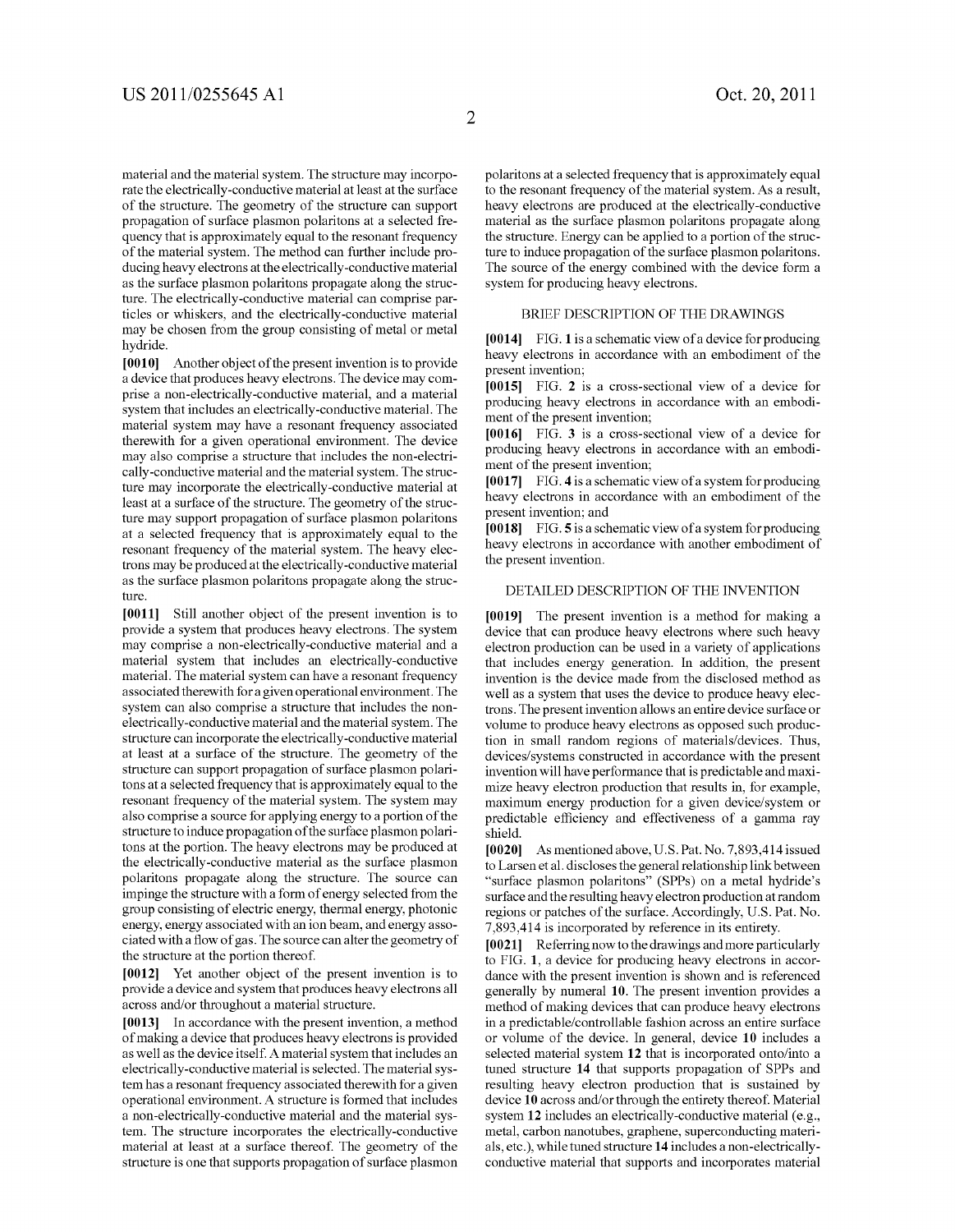system 12 with the electrically-conductive material being present at least at a surface of device 10. The physical state and geometry of tuned structure 14 incorporating material system 12 can be adapted for a variety of applications while satisfying sustained heavy electron production. For example, the physical state could be a solid, liquid, gas, or plasma, without departing from the scope of the present invention. The geometry could be two-dimensional or sheet-like, threedimensional, or fractal without departing from the scope of the present invention.

[0022] Regardless of its physical state/geometry, device 10 is made in such a way that it will establish a resonance in a SPP (e.g., via its inherent thermal energy for a given working environment, or via the application of energy to initiate SPP resonance) at a small region or portion of device 10. Device 10 is constructed so that the energy associated with the SPP resonance is constrained to the SPP resonant frequency as the SPP travels along the surface of device 10 where the electrically-conductive material (in material system 12) is present. As a result, the amplitude of the SPP at the SPP resonant frequency is significantly enhanced as it propagates when compared to an unstructured device operating in otherwise identical conditions. This enhancement comes at the expense of the SPP amplitudes at frequencies away from the SPP resonant frequency such that the total integral of the energy from SPP at all frequencies is conserved. The amplitude enhancement at the SPP resonant frequency assures sustained SPP propagation and resulting heavy electron production. These results are achieved by making device 10 in accordance with the following process described below.

[0023] A particular material system 12 is selected for a particular application where the application might dictate that device 10 be formed as a sheet (e.g., a power source for smaller electronics), a block (e.g., fuel cell), or a flowing fluid (e.g., rocket propulsion). Regardless of the application, material system 12 will have a resonant frequency associated therewith for the working or operating environment of the application. Determination of this resonant frequency can be achieved by experimentation as would be understood in the art. For example, the resonant frequency for metal hydride systems can be measured using neutron scattering. The resonant frequency for molecules (e.g., molecular films such as polycyclic aromatic hydrocarbons or PAHs, hydrogenated/ deuterated molecular structures such as graphane and its nanotube variants) can be determined for specific vibrational or rotational modes using spectroscopy.

[0024] As mentioned above, material system 12 includes an electrically-conductive material. Material system 12 also includes protons or deuterons in contact with the electricallyconductive material such that heavy electrons are produced as SPPs propagate therealong. Accordingly, examples of material system 12 include metal hydrides, molecular films on electrical conductors, and graphene and its nanotube variants.

[0025] With material system 12 being so-selected and its resonant frequency for a working environment being determined/known, tuned structure 14 incorporating material system 12 is formed. In accordance with the present invention, this is achieved by making the geometry of structure 14/material system 12 such that the SPP resonance thereof is established (i.e., either by inherent thermal energy of device 10 or application of energy thereto that initiates SPP resonance) at a frequency (i.e., the SPP resonant frequency) that is approximately equal to the above-described resonant frequency of material system 12. The establishment of the SPP resonance

can occur at a small region or portion of device 10. The corresponding heat/energy associated with the SPP resonance serves as feedback into device 10. As a result, the SPP resonance is positively reinforced and sustained throughout device 10 for resulting sustained heavy electron production. That is, once established, SPP resonance will be self-sustaining so that large power output-to-input ratios will be possible from device 10.

[0026] Incorporation of material system 12 with tuned structure 14 can be achieved in a variety of ways without departing from the scope of the present invention. For example, FIG. 2 illustrates a laminate construction where material system 12 is supported on a substrate 16 to form tuned structure 14. FIG. 3 illustrates another embodiment of tuned structure 14 where material system 12 is in the form of particles or whiskers that are mixed in a matrix 18 that can be solid, liquid, gas, or plasma, without departing from the scope of the present invention. It is to be understood that the rectangular geometries used in FIGS. 2 and 3 are only for purpose of illustration and comprise an embodiment of the present invention.

[0027] Establishment of the SPP resonance at or near the resonant frequency of material system 12 can occur as the result of the working environment of device 10 (e.g., the operating pressures, temperatures, etc.). Establishment of the SPP resonance can also be initiated by the application of energy to at least a portion of device 10. For example, FIG. 4 illustrates a system of the present invention where an energy source 20 generates energy 22 that will be applied to device 10. Energy 22 could be electric, thermal or photonic. Energy 22 could also be from an ion beam or a flow of gas. The application of energy to device 10 could also be achieved by controlling the mass flow rate and/or geometry of device 10 when it is in a fluid, gas, or plasma state. Accordingly, FIG. 5 illustrates another system that includes a conduit 30 with a changing geometry region 30A. In general, region 30A is designed to effectively apply energy to device 10 to control/ establish the geometry/structure for the SPP resonance to thereby initiate the SPP resonance at the resonant frequency of the material system used in device 10.

[0028] The above-described tuned structure 14 incorporating material system 12 can exist as particles, in two-dimensional geometries, three-dimensional geometries, and even fractal geometries. Several non-limiting examples will be discussed below.

[0029] Individual particles, by themselves, are the simplest embodiment of a material system used by the present invention. Spherical or nearly spherical particles naturally resonate at a frequency where the particle circumference is equal to a multiple of the SPP wavelength. Similarly, long and thin, needle-like particles or whiskers can resonate in modes analogous to small antenna when the length of the particle is an integer multiple of one-half the SPP wavelength.

[0030] Two-dimensional embodiments are comprised of periodic textures or arrayed structures that, by design, resonate at specific SPP frequencies. Examples include triangular, rectangular, or hexagonal arrays of posts (e.g., cylinders, truncated cones, or derivatives of these with more complex, non-circular bases) where the array of objects creates and reinforces a natural SPP resonance at the desired frequency either in the array elements themselves or on the surface in the voids between array elements. The array elements can also be shaped depressions in a metal surface, such as bowls, polygonal-based cylindrical/conical holes, or more complex tex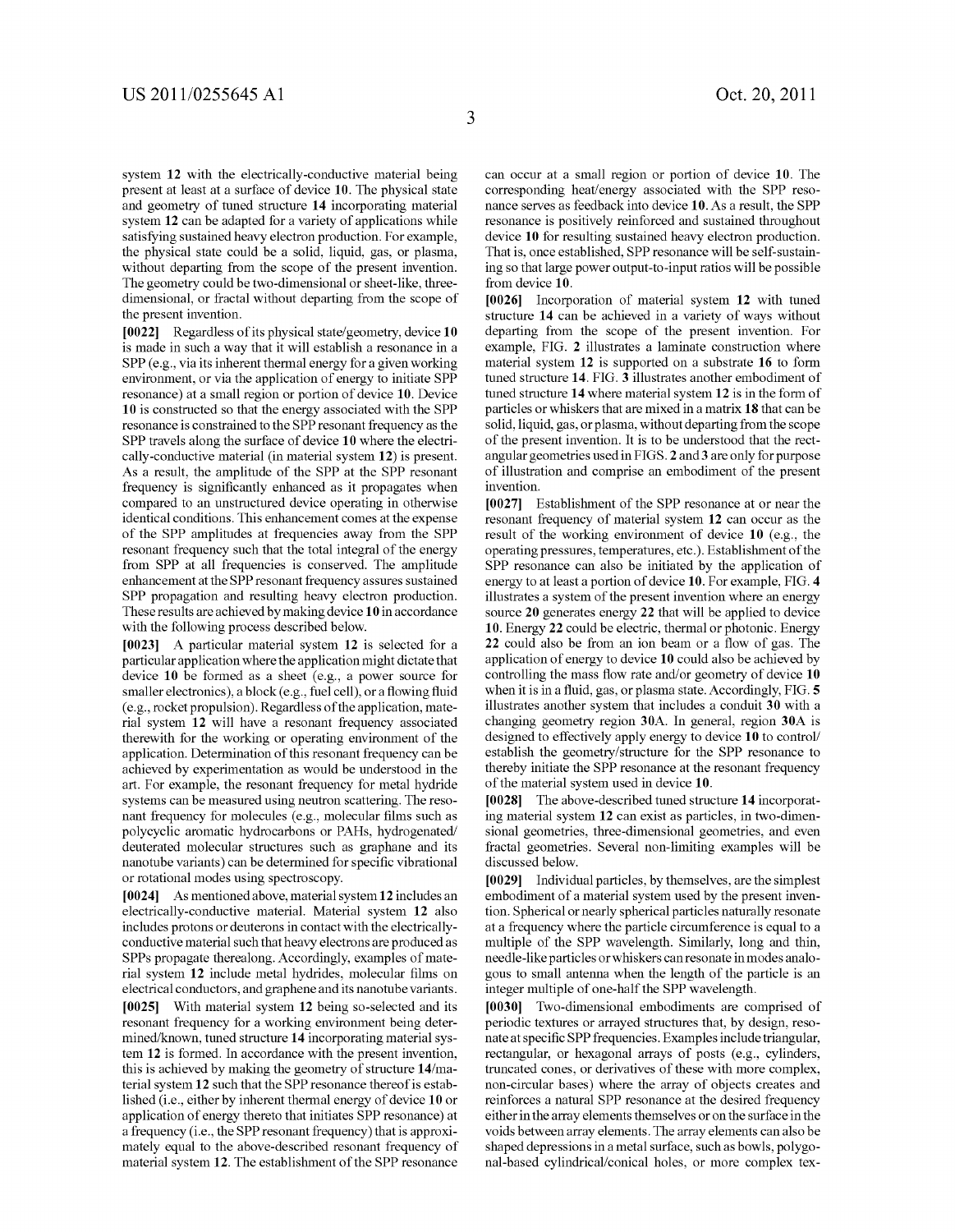tures. The primary advantage of resonance of arrays of elements over individual particles is that the array geometry (pattern and spacing) amplifies the resonance of the individual elements through a mutual interaction (i.e., mutual inductance and/or mutual capacitance) of multiple similar elements or by establishing the resonance of otherwise nonresonant elements where the details of the array geometry itself creates or reinforces the desired resonance.

[0031] Three-dimensional embodiments are periodic arrays of elements in three-dimensional or volume-filling fractal forms of two-dimensional embodiments. Periodic arrays in three dimensions can take a variety of forms analogous to the two-dimensional case as can be seen in common materials such as the array of locations of atoms in various crystal forms, the locations of objects closely packed to minimize volume, or the quasi-crystalline arrays of particles found in dusty plasmas under certain conditions. The last example is useful in that the array can be formed within a moving and dynamic fluid. These fluid forms represent an important embodiment for use in high power devices. The array elements can themselves be, but are not required to be, resonant at the desired frequency. An example of an array of resonant elements would be a number of properly designed metallic whiskers oriented and spaced in a regular threedimensional rectangular array within an inert supporting matrix such as a ceramic. Another example would be resonant metallic particles that were electrically charged and self organized into a quasi-crystalline array within a dusty plasma. The geometry of this fluid crystal comprised of dusty plasma could be controlled by adjusting the rate of mass flow through a device or by altering the geometry of the tube, body, or orifice through/over which the dusty plasmas flows (i.e., the resultant changes in pressure and/or temperature would be used to provide the SPP excitation). In both of these cases, it is the combination of the resonant elements coupling to (and reinforced by) the resonance of the overall array geometry that produces the desired effect. For arrays of non-resonant elements, the geometry of the array is critical in establishing the desired SPP resonance. Arrays of non-resonant elements are usually limited to two-dimensional surface or three-dimensional fractal embodiments because the required geometry must be tightly established and controlled.

[0032] The advantages of the present invention are numerous. Devices/systems made in accordance with the present invention control the frequency of the SPP resonance and its uniformity over large surface or volume regions. This will allow an entire device to participate in heavy electron production and ensuing energy generation. The present invention is adaptable to a variety of physical states/geometries and is scalable in size thereby making it available for energy production in a wide variety of applications (e.g., hand-held and large scale electronics, automobiles, aircraft, surface ships, electric power generation, rockets, etc.)

[0033] While preferred embodiments and example configurations of the invention have been herein illustrated, shown and described, it is to be appreciated that various changes, rearrangements and modifications may be made therein, without departing from the scope of the invention as defined by the appended claims. It is intended that the specific embodiments and configurations disclosed are illustrative of the preferred and best modes for practicing the invention, and should not be interpreted as limitations on the scope of the invention as defined by the appended claims and it is to be appreciated that various changes, rearrangements and modifications may be made therein, without departing from the scope of the invention as defined by the appended claims.

What is claimed as new and desired to be secured by Letters Patent of the United States is:

1. A method of producing heavy electrons, comprising the steps of:

- selecting a material system that includes an electricallyconductive material, said material system having a resonant frequency associated therewith for a given operational environment; and
- forming a structure having a surface, said structure comprising a non-electrically-conductive material and said material system, said structure incorporating said electrically-conductive material at least at said surface of said structure, wherein a geometry of said structure supports propagation of surface plasmon polaritons at a selected frequency that is approximately equal to said resonant frequency of said material system, and
- producing heavy electrons at said electrically-conductive material as said surface plasmon polaritons propagate along said structure.

2. The method according to claim 1, further comprising the step of applying energy to a portion of said structure to induce propagation of said surface plasmon polaritons at said portion.

3. The method according to claim 1, wherein said material system comprises a metal hydride.

4. The method according to claim 1, wherein said electrically-conductive material is in a form selected from the group consisting of particles and whiskers.

5. The method according to claim 4, wherein said structure includes a solid matrix material with said electrically-conductive material mixed therein.

6. The method according to claim 4, wherein said structure exists in a state selected from the group consisting of a gas, a liquid, and a plasma, and wherein said electrically-conductive material is mixed in said structure.

7. The method according to claim 1, wherein said structure comprises a two-dimensional structure.

8. The method according to claim 1, wherein said structure comprises a three-dimensional structure.

9. The method according to claim 1, wherein said geometry comprises a fractal geometry.

10. The method according to claim 2, wherein said step of applying further comprises the step of impinging said structure with a form of energy selected from the group consisting of electric energy, thermal energy, photonic energy, energy associated with an ion beam, and energy associated with a flow of gas.

11. The method according to claim 2, wherein said step of applying further comprises the step of altering said geometry of said structure at said portion thereof.

12. A method of making a device that produces heavy electrons, comprising the steps of:

- selecting a metal hydride having a resonant frequency associated therewith for a given operational environment;
- forming a structure that includes a non-electrically-conductive material and said metal hydride, said structure incorporating said metal hydride at least at a surface of said structure, wherein a geometry of said structure supports propagation of surface plasmon polaritons at a selected frequency that is approximately equal to said resonant frequency of said metal hydride; and